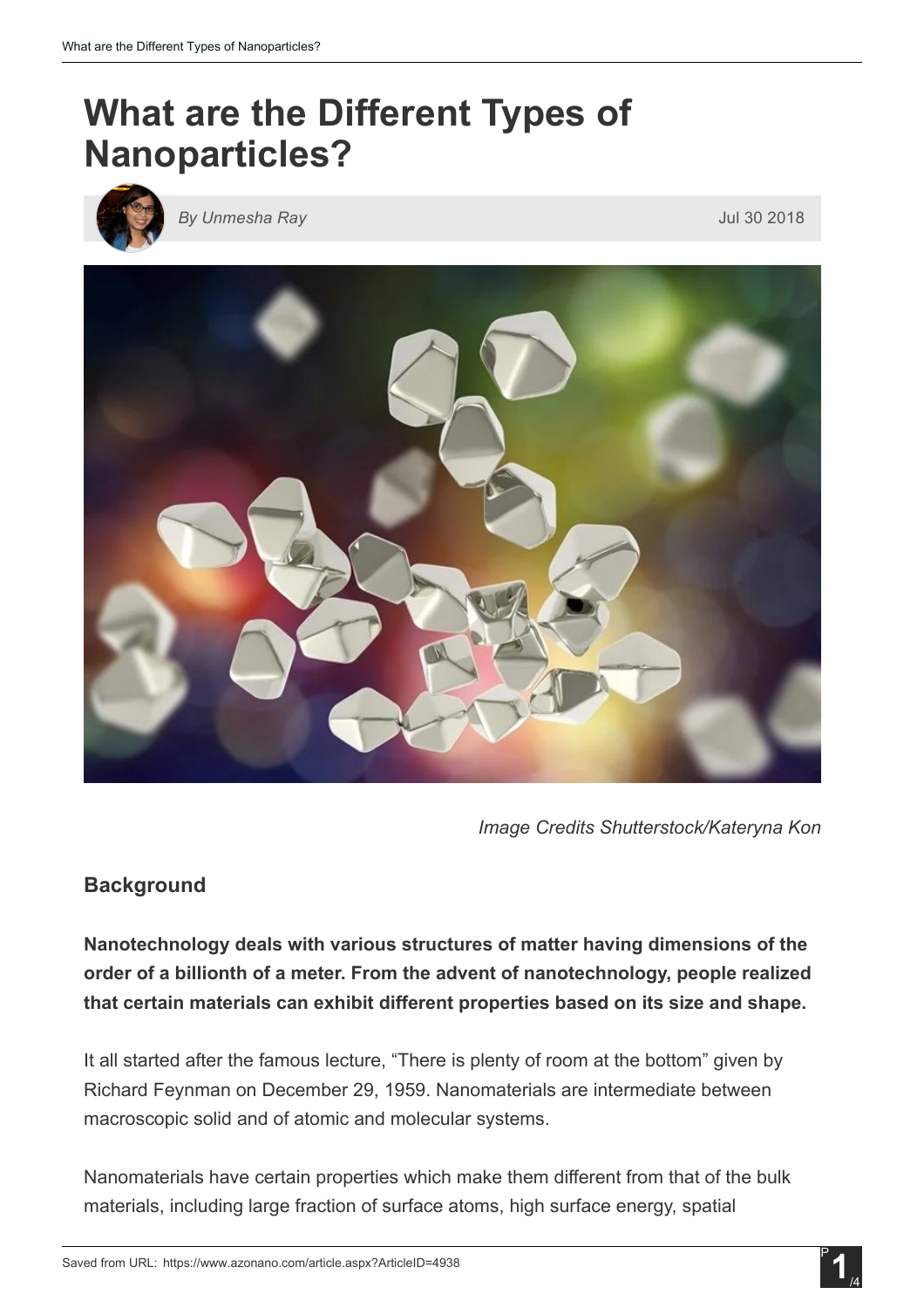confinement, and reduced imperfections.

## Different types of nanoparticles

Nanoparticles can be classified into different types according to the size, morphology, physical and chemical properties. Some of them are carbon-based nanoparticles, ceramic nanoparticles, metal nanoparticles, semiconductor nanoparticles, polymeric nanoparticles and lipid-based nanoparticles.

## **Carbon-Based Nanoparticles**

Carbon-based nanoparticles include two main materials: carbon nanotubes (CNTs) and fullerenes. CNTs are nothing but graphene sheets rolled into a tube. These materials are mainly used for the structural reinforcement as they are 100 times stronger than steel.

CNTs can be classified into single-walled carbon nanotubes (SWCNTs) and multi-walled carbon nanotubes (MWCNTs). CNTs are unique in a way as they are thermally conductive along the length and non-conductive across the tube.

Fullerenes are the allotropes of carbon having a structure of hollow cage of sixty or more carbon atoms. The structure of C-60 is called Buckminsterfullerene, and looks like a hollow football. The carbon units in these structures have a pentagonal and hexagonal arrangement. These have commercial applications due to their electrical conductivity, structure, high strength, and electron affinity.

#### Ceramic Nanoparticles

Ceramic nanoparticles are inorganic solids made up of oxides, carbides, carbonates and phosphates. These nanoparticles have high heat resistance and chemical inertness. They have applications in photocatalysis, photodegradation of dyes, drug delivery, and imaging.

By controlling some of the characteristics of ceramic nanoparticles like size, surface area, porosity, surface to volume ratio, etc, they perform as a good drug delivery agent. These nanoparticles have been used effectively as a drug delivery system for a number of diseases like bacterial infections, glaucoma, cancer, etc.

#### Metal Nanoparticles

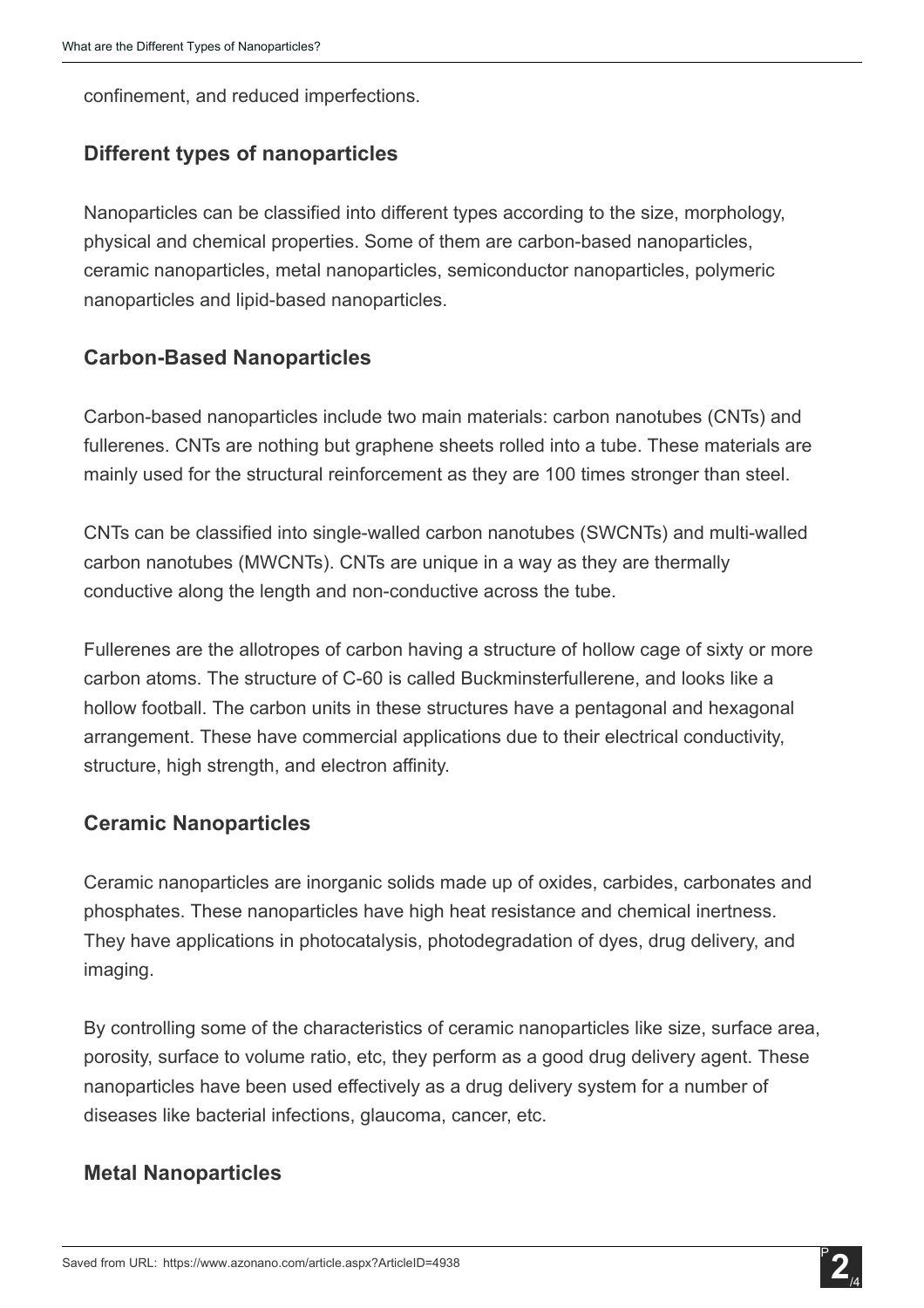Metal nanoparticles are prepared from metal precursors. These nanoparticles can be synthesized by chemical, electrochemical, or photochemical methods. In chemical methods, the metal nanoparticles are obtained by reducing the metal-ion precursors in solution by chemical reducing agents. These have the ability to adsorb small molecules and have high surface energy.

These nanoparticles have applications in research areas, detection and imaging of biomolecules and in environmental and bioanalytical applications. For example gold nanoparticles are used to coat the sample before analyzing in SEM. This is usually done to enhance the electronic stream, which helps us to get high quality SEM images.

## Semiconductor Nanoparticles

Semiconductor nanoparticles have properties like those of metals and non-metals. They are found in the periodic table in groups II-VI, III-V or IV-VI. These particles have wide bandgaps, which on tuning shows different properties. They are used in photocatalysis, electronics devices, photo-optics and water splitting applications.

Some examples of semiconductor nanoparticles are GaN, GaP, InP, InAs from group III-V, ZnO, ZnS, CdS, CdSe, CdTe are II-VI semiconductors and silicon and germanium are from group IV.

## Polymeric Nanoparticles

Polymeric nanoparticles are organic based nanoparticles. Depending upon the method of preparation, these have structures shaped like nanocapsular or nanospheres. A nanosphere particle has a matrix-like structure whereas the nanocapsular particle has coreshell morphology. In the former, the active compounds and the polymer are uniformly dispersed whereas in the latter the active compounds are confined and surrounded by a polymer shell.

Some of the merits of polymeric nanoparticles are controlled release, protection of drug molecules, ability to combine therapy and imaging, specific targeting and many more. They have applications in drug delivery and diagnostics. The drug deliveries with polymeric nanoparticles are highly biodegradable and biocompatible.

## **Lipid-Based Nanoparticles**

Lipid nanoparticles are generally spherical in shape with a diameter ranging from 10 to